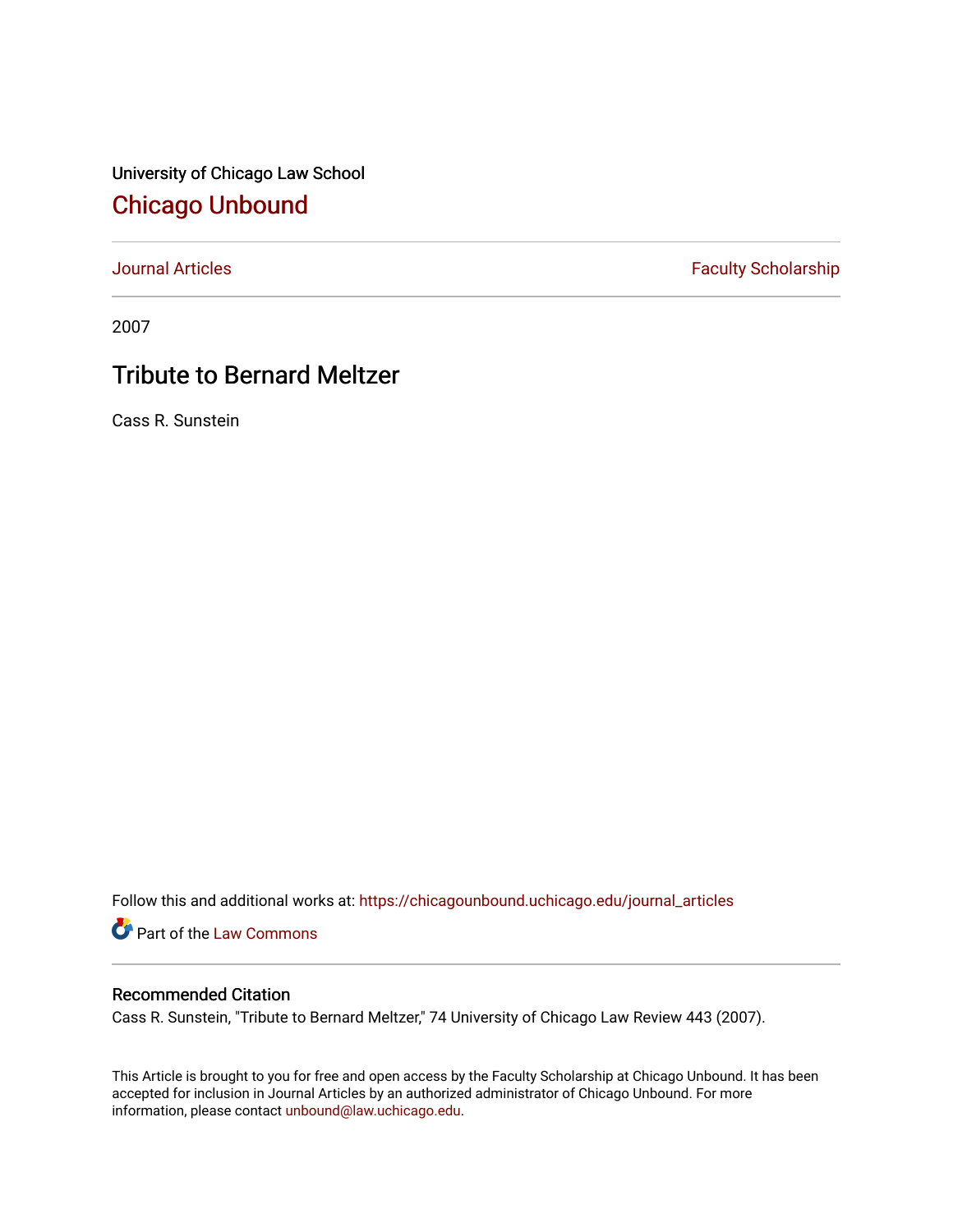## *Cass R. Sunsteint*

It is **1982.** About six months ago, the Professional Air Traffic Control Organization **(PATCO)** launched a massive strike against the federal government—the first nationwide public employee strike in the history of the United States. President Ronald Reagan fired the strikers on the very day that they struck. The world of American labor law is attempting to make some sense of these events.

Bernard Meltzer, the most distinguished labor law teacher in the United States, is interested in writing something about the strike-on its causes, its nature, and the many legal issues it raises. He enlists a young law teacher as coauthor. The young coauthor was the present writer; the product was published in the University of Chicago Law Review.'

Bernie was no kid at the time; when the article was complete, he was nearly seventy. But he was a real workhorse, he had endless patience, and he was insistent on getting the details right. Bernie wrote every word of the account of the underlying facts, which occupies about a third of the article. (Bernie was also responsible for the vast majority of the footnotes.) **Of** course Bernie was a master of the theoretical issues, including the reasons for the ban on public employee strikes and the constitutional questions raised **by** the government's response. But he was insistent on being precise about every claim, however small, which he documented with his endless array of long, yellow sheets filled with his indecipherable handwriting.

**I** had the distinct impression that Bernie did not much like **PATCO** and its leader, Robert Poli. But Bernie showed real emotion at only one point in our long collaboration. After reading some of the source materials, he said to me, "Poli was concerned with only one *thing-raw power."* He made a fist as he said the final words. At the time, I could make no sense of the intensity of that statement; a quarter of a century later, **I** can still feel its sheer force.

The article's conclusion was also written entirely **by** the senior author. Bernie said that while the ban on public employee strikes is justified, responsive administration is a corollary of that ban. **If** public employees are to be deprived of the strike weapon, officials must "expand the participation of employees and enlist their ingenuity in solving the

t Karl **N.** Llewellyn Distinguished Service Professor, Law School and Department of Political Science, University of Chicago.

**I** Bernard Meltzer and Cass R. Sunstein, Public Employee **Strikes Executive** *Discretion, and the Air Traffic Controllers, 50* **U** Chi L Rev **731 (1983).**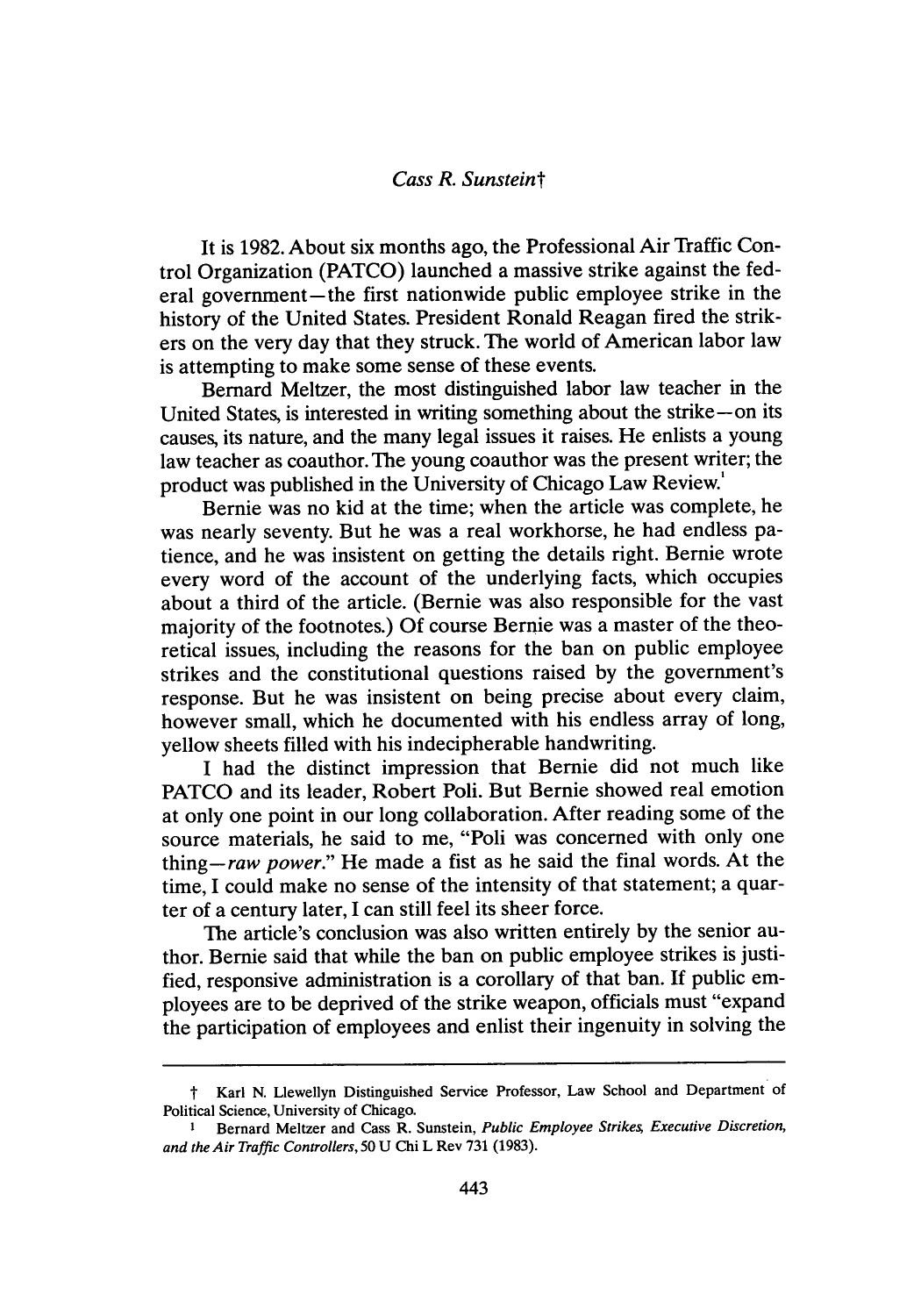problems of the workplace."' Bernie added that public officials must take seriously the recommendations of task forces appointed in the aftermath of public crises, in part to ensure that the views of employees, transmitted to such task forces, "were seriously evaluated and given life, day **by** day, unless good cause for not doing so is shown."' Bernie emphasized that public officials who question the prohibition on public employee strikes should not use the union hall as "the forum for supporting an impending strike," especially "when strike fever is high."<sup>4</sup> He emphasized that politicians must not use "'bureaucrats' as scapegoats for the failures of national policy," in part because rhetoric of that kind "tends to intensify ill will on both sides and is likely both to add to the strains on the antistrike policy and to undermine morale and loyalty."'

There is an intimate relationship among Bernie's intense concern for details, his objection to "raw power," and his recommendations. Bernie was a craftsman because he was a proceduralist-one who believed, with Justice Frankfurter, that "the history of liberty has largely been the history of the observance of procedural safeguards."<sup>6</sup> For Bernie, concern for the details *is* a kind of procedural safeguard-one that disciplines one's own judgments and exemplifies while helping to ensure fairness to all sides. In the end, what bothered Bernie about the **PATCO** strike was not in any sense political (as **I** suspected, wrongly, at the time). What bothered him was the union's willingness to exercise power without the slightest attention to legal requirements and legitimate procedure. (Bernie cut his legal teeth during World War II, and he was an active participant in the Nuremberg trials.)

**I** had one other chance to work with Bernie, this time in the very recent past. The Department of Defense had the good judgment to consult Bernie, on an informal basis, about several questions raised **by** the war on terror, specifically involving the detention and trial of suspected terrorists. **I** was privileged to work with him, again as a kind of junior associate. Now in his late eighties and early nineties, Bernie had a complete command of the historical analogies and an intense concern for the current details. But he had these above all: an unshakable opposition to raw power, even when exercised **by** the United States, and an unyielding commitment to fair procedure.

<sup>2</sup> **Id** at **798.**

**<sup>3</sup> Id.**

<sup>4</sup>**Id** at **799.**

**<sup>5</sup> Id** at **798.**

**<sup>6</sup>** *McNabb v United States,* **318 US 332,** 347 (1943) (Frankfurter).